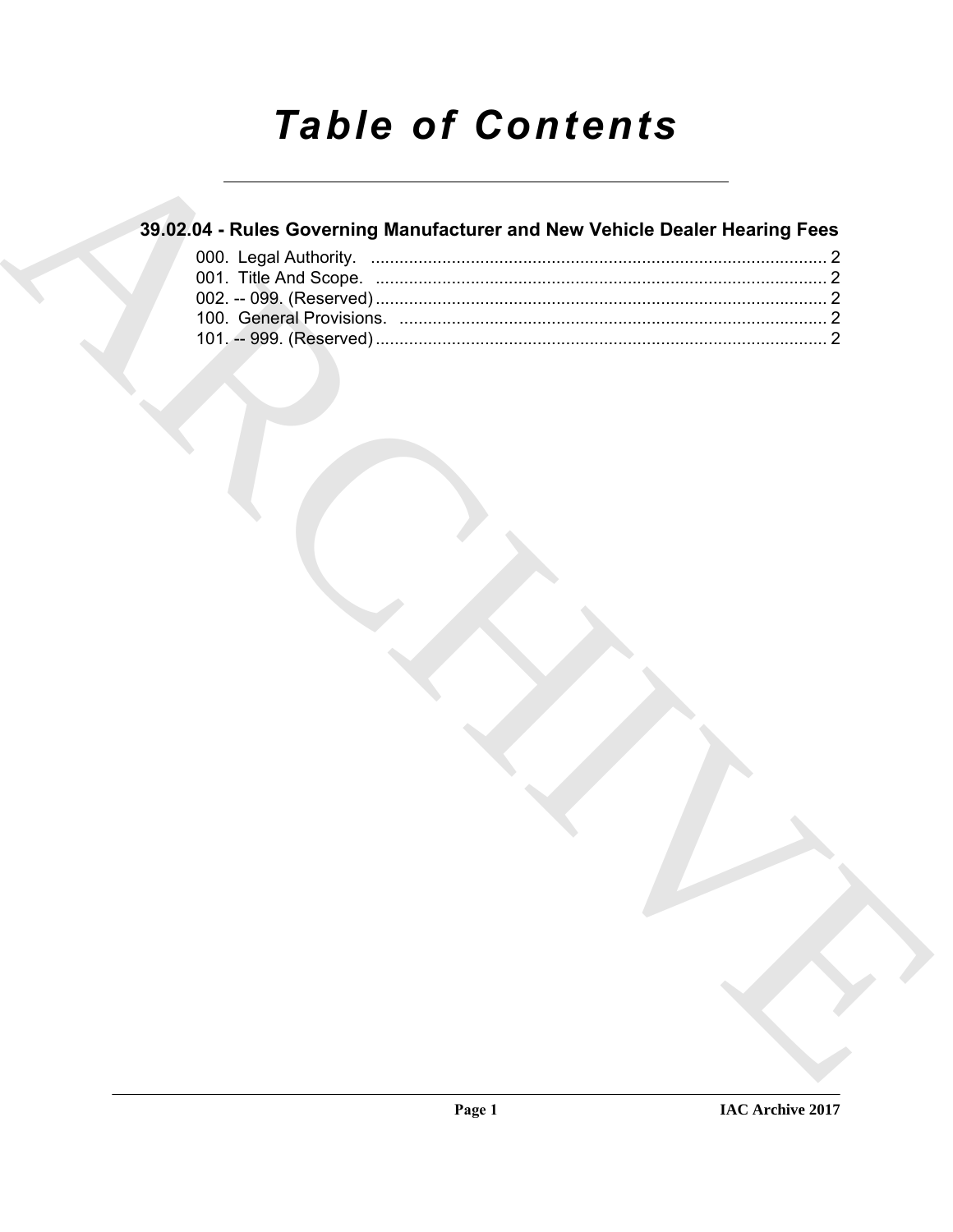#### **IDAPA 39 TITLE 02 CHAPTER 04**

#### <span id="page-1-0"></span>**39.02.04 - RULES GOVERNING MANUFACTURER AND NEW VEHICLE DEALER HEARING FEES**

#### <span id="page-1-1"></span>**000. LEGAL AUTHORITY.**

#### <span id="page-1-2"></span>**001. TITLE AND SCOPE.**

#### <span id="page-1-3"></span>**002. -- 099. (RESERVED)**

#### <span id="page-1-10"></span><span id="page-1-9"></span><span id="page-1-8"></span><span id="page-1-6"></span><span id="page-1-4"></span>**100. GENERAL PROVISIONS.**

|                                           | <b>CHAPTER 04</b>                                                                                                                                                                                                                                                                                                                                                                             |              |
|-------------------------------------------|-----------------------------------------------------------------------------------------------------------------------------------------------------------------------------------------------------------------------------------------------------------------------------------------------------------------------------------------------------------------------------------------------|--------------|
|                                           | 39.02.04 - RULES GOVERNING MANUFACTURER AND NEW VEHICLE DEALER HEARING FEES                                                                                                                                                                                                                                                                                                                   |              |
|                                           |                                                                                                                                                                                                                                                                                                                                                                                               |              |
| 000.<br>Chapter 16, Title 49, Idaho Code. | LEGAL AUTHORITY.<br>This rule is adopted under the authority of Sections 49-201 and 49-1617(4), Idaho Code, and the Vehicle Dealer Act,                                                                                                                                                                                                                                                       | $(12-26-90)$ |
| 001.                                      | TITLE AND SCOPE.<br>This rule clarifies the process of collecting filing fees for hearings conducted by the Department for settling disputes<br>between manufacturers and new vehicle dealers.                                                                                                                                                                                                | $(12-26-90)$ |
| $002. - 099.$                             | (RESERVED)                                                                                                                                                                                                                                                                                                                                                                                    |              |
| 100.                                      | <b>GENERAL PROVISIONS.</b>                                                                                                                                                                                                                                                                                                                                                                    |              |
| 01.                                       | Hearing Officer Appointment. The Director shall appoint a hearing officer to hear the dispute.<br>The hearing officer shall not be a current employee of either a manufacturer or dealer.                                                                                                                                                                                                     | $(12-26-90)$ |
| 02.                                       | Location of Hearings. All hearings shall be held in Ada County, Boise, Idaho.                                                                                                                                                                                                                                                                                                                 | $(12-26-90)$ |
| 03.<br>include:                           | Hearing Filing Fee. The dealer requesting a hearing shall deposit a filing fee of two-thousand<br>dollars (\$2,000) with the Department. The Department shall apply the filing fee toward the hearing costs which shall                                                                                                                                                                       | $(12-26-90)$ |
| a.                                        | The hearing officer fee and expenses;                                                                                                                                                                                                                                                                                                                                                         | $(12-26-90)$ |
| b.                                        | Department legal expenses;                                                                                                                                                                                                                                                                                                                                                                    | $(12-26-90)$ |
| c.                                        | Department investigative expenses pertaining to the dispute;                                                                                                                                                                                                                                                                                                                                  | $(12-26-90)$ |
| d.                                        | A court recorder, hearing transcript, any witness fees; and                                                                                                                                                                                                                                                                                                                                   | $(12-26-90)$ |
| e.                                        | Other Department verifiable expenses.                                                                                                                                                                                                                                                                                                                                                         | $(12-26-90)$ |
| 04.                                       | Hearing Fee Refunds and Additional Charges. If the total verifiable costs of the hearing are less<br>than two-thousand dollars (\$2,000), the Department shall refund the balance. If the costs exceed the two-thousand<br>dollars (\$2,000) filing fee, the Department shall bill the responsible party for the remainder which shall be payable<br>after the Department renders a decision. | $(12-26-90)$ |
| $101. - 999.$                             | (RESERVED)                                                                                                                                                                                                                                                                                                                                                                                    |              |
|                                           |                                                                                                                                                                                                                                                                                                                                                                                               |              |
|                                           |                                                                                                                                                                                                                                                                                                                                                                                               |              |
|                                           |                                                                                                                                                                                                                                                                                                                                                                                               |              |
|                                           |                                                                                                                                                                                                                                                                                                                                                                                               |              |
|                                           |                                                                                                                                                                                                                                                                                                                                                                                               |              |
|                                           |                                                                                                                                                                                                                                                                                                                                                                                               |              |
|                                           |                                                                                                                                                                                                                                                                                                                                                                                               |              |

#### <span id="page-1-7"></span><span id="page-1-5"></span>**101. -- 999. (RESERVED)**